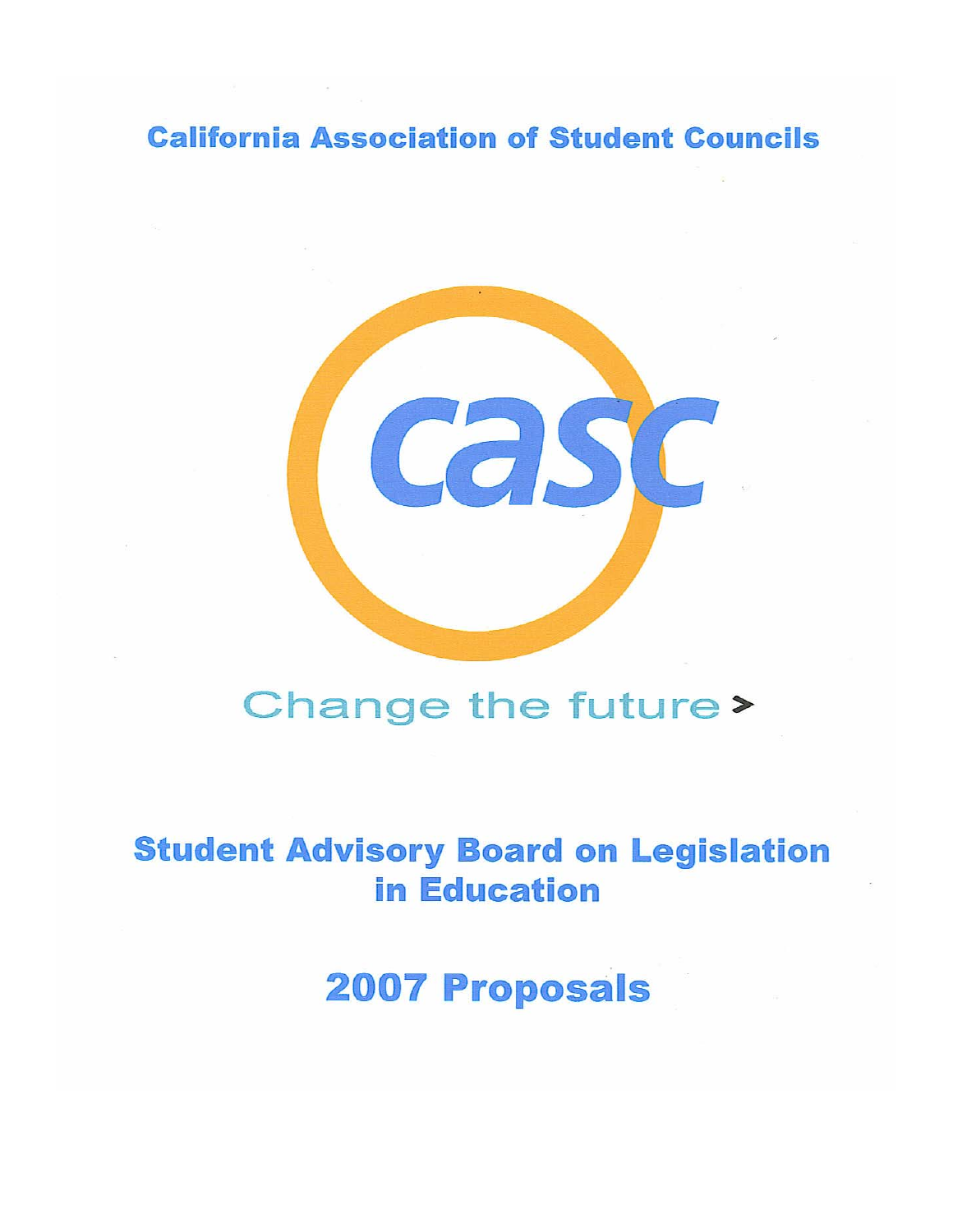#### **TABLE OF CONTENTS**

| About the Student Advisory Board on Legislation in Education |    |
|--------------------------------------------------------------|----|
| Commendations and Topic of Concern                           | 2  |
| <b>Accommodating Different Learning Styles</b>               | 3  |
| <b>Non-Native English Learners</b>                           | 5  |
| Equal Access to Higher Education                             | 8  |
| <b>Awareness of Student Rights</b>                           | 11 |
| <b>Student Evaluation of Teachers</b>                        | 13 |

For more information on this proposal and the Student Advisory Board on Legislation in Education, please contact the California Association of Student Councils at:

> 1212 Preservation Park Way Oakland, Ca 94612 Phone: 510-834-2272 Fax: 510-834-2275 www.casc.net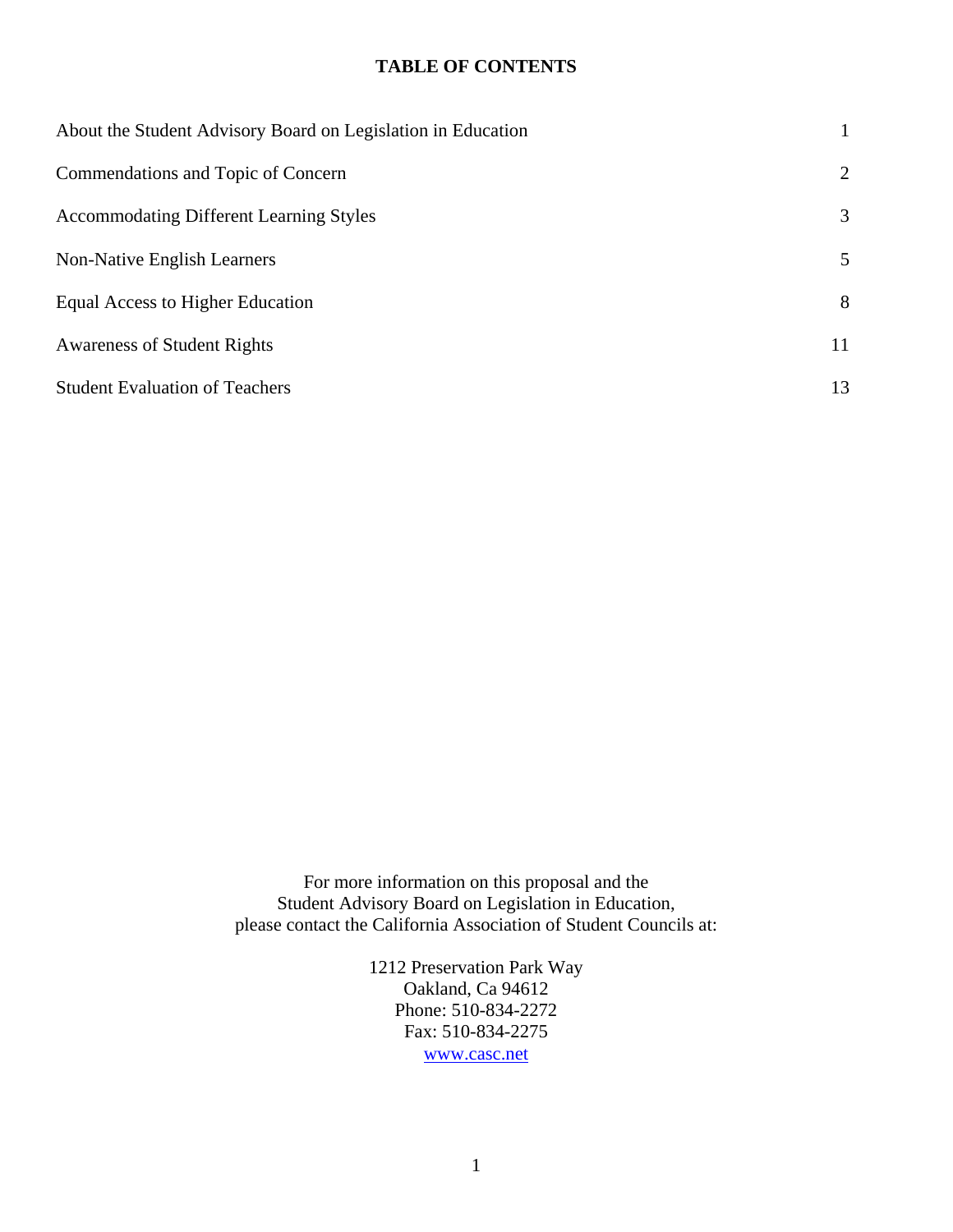## **Student Advisory Board on Legislation in Education**

The Student Advisory Board on Legislation in Education (SABLE) is a program of the California Association of Student Councils. The conference is a continuation of the Student Advisory Board on Education (SABE), which occurs each November. Whereas SABE delegates present to the State Board of Education, SABLE offers students the opportunity to present recommendations to and engage in dialogue with members of the Senate and Assembly Education Committees. For three days, the student delegates continue their discussion of key education issues determined at SABE, aligning their proposals to fit under the jurisdiction of the California state legislature.

## **California Association of Student Councils**

The California Association of Student Councils (CASC) is a 501(c)3 non-profit organization that works towards developing skilled leaders. Our focus is peer training of students and advisors to foster self-esteem and build citizenship. CASC serves as an advocate for youth, provides a channel for student views and empowers youth to take action.

CASC is led by a group of high school students known collectively as the State Council with the support of a Board of Directors. We believe in youth leadership and empowerment; thus all of our programs, such as the annual Student Advisory Board on Education in Sacramento and the Elementary/Middle school conferences, are truly led by students. We promote this philosophy even further within each program. All of our conferences include council sessions led by highly trained high school and college counselors.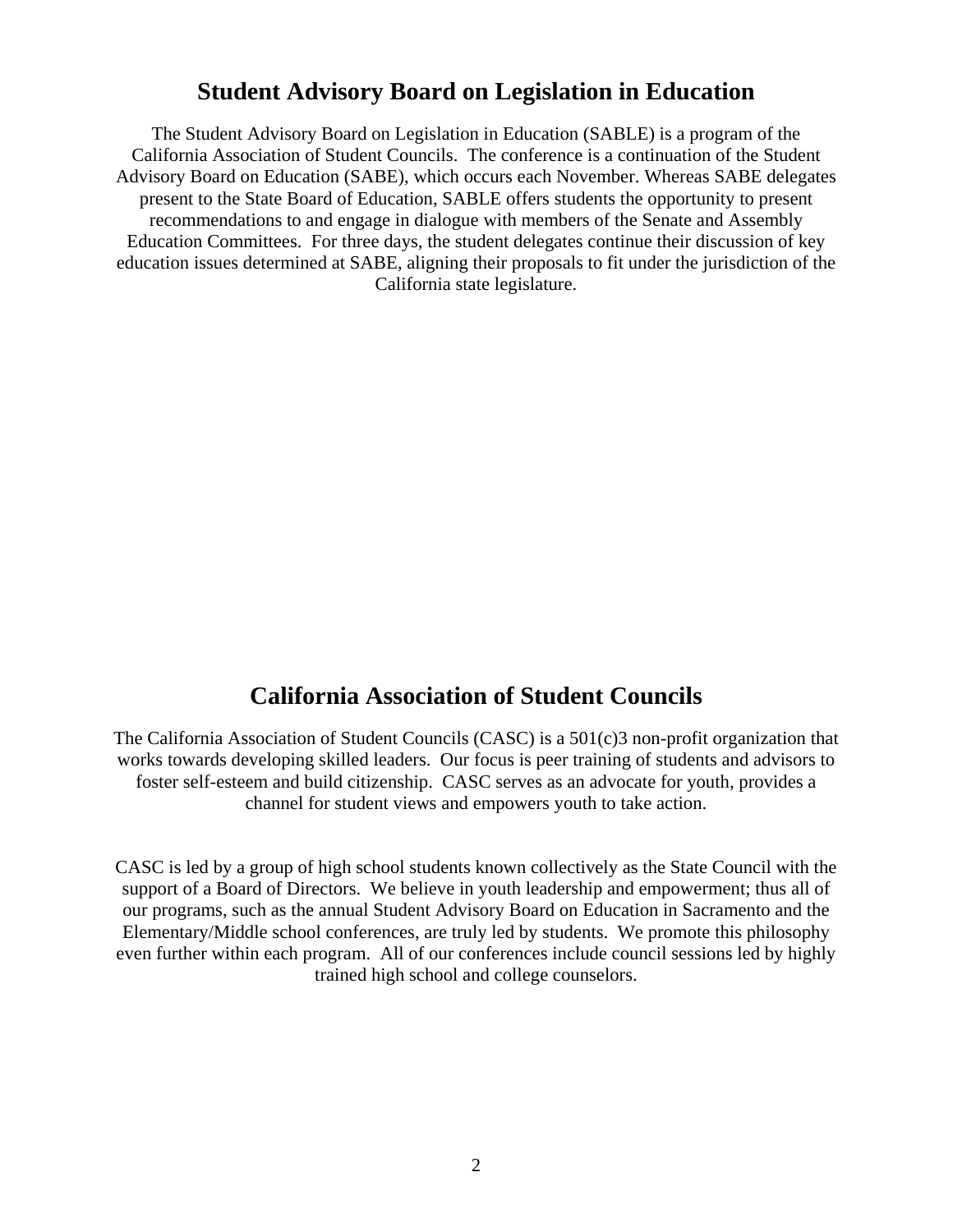## COMMENDATIONS

The Student Advisory Board on Legislation in Education, a program of the California Association of Student Councils, would like to extend the following commendations:

The Student Advisory Board on Legislation in Education commends the Senate and Assembly Education Committees for their continued support of youth participation and interaction with policymakers and their ongoing willingness to implement student-based legislation.

The Student Advisory Board on Legislation in Education commends Senator Jack Scott, Chair of the Senate Education Committee, and Assembly Member Gene Mullin, Chair of the Assembly Education Committee, for their superb leadership in educational matters and policy within the California state legislature.

The Student Advisory Board on Legislation in Education commends James Wilson, the Chief Consultant to the Senate Education Committee, for his involvement and support of the Student Advisory Board and his continued willingness to coordinate these empowering meetings each year.

## TOPIC OF CONCERN: Credit for Civic Engagement Activities

The California Association of Student Councils recommends that legislation be created to establish clear standards and guidelines for schools, districts and students to provide credit for out-of-class leadership and other civic engagement activities on the part of students.

Existing law does provide credit for some service learning activities. However, we strongly encourage legislation to expand existing law by allowing students, who are engaged in qualified leadership and civic engagement activities, to receive credit for this work. Further, school districts should receive funding as calculated by the average daily attendance (ADA) of students and students will be able to complete make-up work incurred over the duration of the activity. The Superintendent of Public Instruction would be authorized to prepare and disseminate an all-district letter that details the specified criteria for eligible student leadership and civic engagement activities.

Under this new law, the Student Advisory Board on Education (SABE) and Student Advisory Board on Legislation in Education (SABLE) conferences will be considered educational field trips, encouraging more districts and schools to send students to the program, thereby better representing the student constituency of California. This will also prevent schools and their pupils from being penalized for the students' absences while attending the conference.

We strongly urge members of the Senate and Assembly Education Committees to consider drafting legislation to establish standards and guidelines to provide credit for civic engagement activities.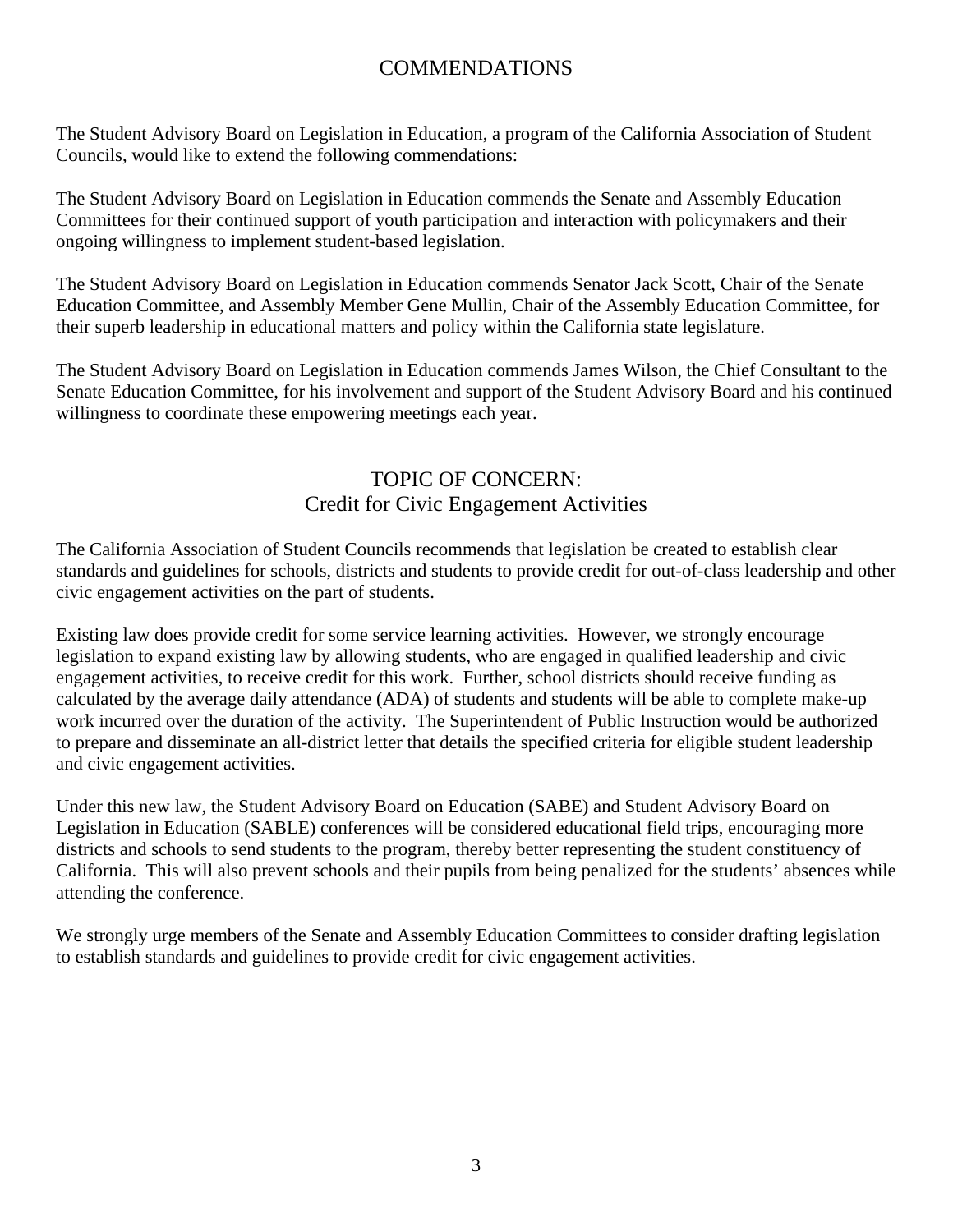



## **Accommodating Different Learning Styles**

**PRESENTERS:** Shaunt Attarian, Glendale High School; Miguel Fittoria, Palo Alto High School; Lange Luntao, Lincoln High School; Katherine Nguyen, Murrieta Valley High School; Jasmine Silva, Serrano High School; Erika Solanki, Castro Valley High **School** 

## **OUR VISION FOR CALIFORNIA EDUCATION:**

All schools have programs and resources available to help accommodate students with various learning styles. All schools fully support every student's learning style and career aspirations through a wide variety of curriculum that tailors to the different learning needs of students. The school provides co-curricular activities for students that help the students exceed in their respective aspirations. Students are fully engaged and achieve their maximum learning potential due to their placement in classes that specifically tailor to their learning styles. Additionally, students are aware of their learning styles and are placed into classes that accommodate their specific needs.

## **AREAS OF FOCUS:**

*Teacher Awareness of Different Learning Styles* 

### *Actions Recommended:*

- Create a uniform evaluation to be filled out by administrators that assesses the teacher's ability to incorporate the student's various learning styles within the lesson plans.
- **•** Create an evaluation for students to fill out for administrations regarding a teacher's ability to incorporate different learning styles within the lesson plans.
- As a part of the teacher evaluation by administrators, include administrator's interview of one or two students of a respective teacher to evaluate the effectiveness of their incorporation of different learning styles.
- Incorporate an evaluation of curriculum on catering to different learning styles in the WASC accreditation criteria.

### *Students' Awareness of Personal Learning Styles*

### *Actions Recommended:*

- **Teachers are responsible for surveying student opinion on the student's specific learning styles.**
- Inform students and parents of students' learning styles via a learning styles assessment.

## *Emphasis on different learning styles in curriculum*

- Expand teacher credentialing requirements 5.0 and 5.1 to include specific curriculum on how to teach to visual, auditory, and kinesthetic learners.
- Facilitate a workshop training teachers how to incorporate various learning styles at staff development days within districts.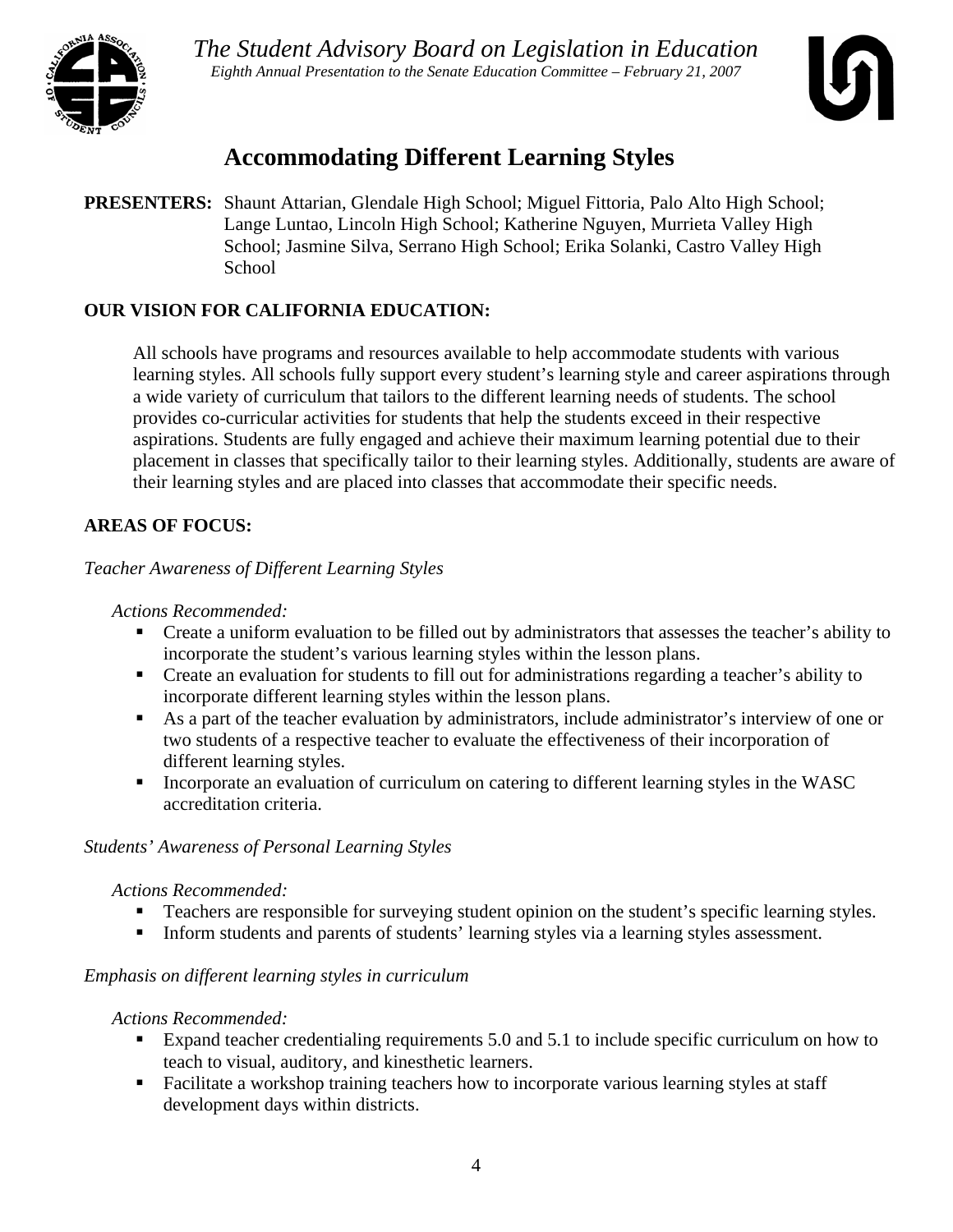### **FISCAL ANALYSIS:**

Creating and distributing uniform student feedback forms and implementing staff development workshops that encompass various learning styles would incur minimal cost. However, spending money on preparing teachers to accommodate students with different learning styles will allow all students to become engaged. A classroom where students are more engaged creates a more rewarding environment for teachers and will ultimately boost the teacher retention rate. Additionally, students who become more engaged will improve academically, and raise their schools' overall achievement level, allowing the state to spend less money on trying to improve those schools and preserve money for other educational purposes. Teaching to different learning styles will allow students to perform better on state tests and be able to pursue a higher education, in turn, raising the numbers of productive members of society, contributing more to the overall state economy.

## **RATIONALE:**

As an individual, each student has his or her own way of learning and becoming engaged. Additionally, every student has the right to learn to his or her maximum potential. However, the current system of teaching does not accommodate for the different ways in which students interpret and understand curriculum. Because a person spends so much time in school, and because the degree of education they receive has such a direct impact on the quality of their future, we believe that a student should be engaged to their fullest potential by having teachers accommodate their specific learning style.

We understand the dispute regarding the existence of different learning styles, but extensive research by Howard Gardner (*Frames of Mind: The Theory of Multiple Intelligences*) and Project SUMIT have examined the performance of a number of schools. This research concluded that there have been significant gains in SAT scores, parental participation, and discipline when learning styles are accommodated. Overall, the lack of awareness of different learning styles is a root problem that the legislature has yet to fully address. The goal is not to educate the individual as a group; the goal is to educate the group as individuals.

- Gardner, Howard. Frames of the Mind: The Theory of Multiple Intelligences. New York: Basic Books. 1983
- Hotelwala, Mufaddal. Legislative Aid. Office of Senator Tom Torlakson. Author's Interview: February 20, 2007
- Ramirez, Fernando. Legislative Aid. Office of Senator Mark Ridley-Thomas. Author's Interiew: February 20, 2007
- Salgueiro, Ambar C. Legislative Aid. Office of Assemblyman Hector De La Torre. Author's Interview: February 20, 2007
- Commission on Teacher Credentialing Standards, February 19, 2007. http://www.ctc.ca.gov/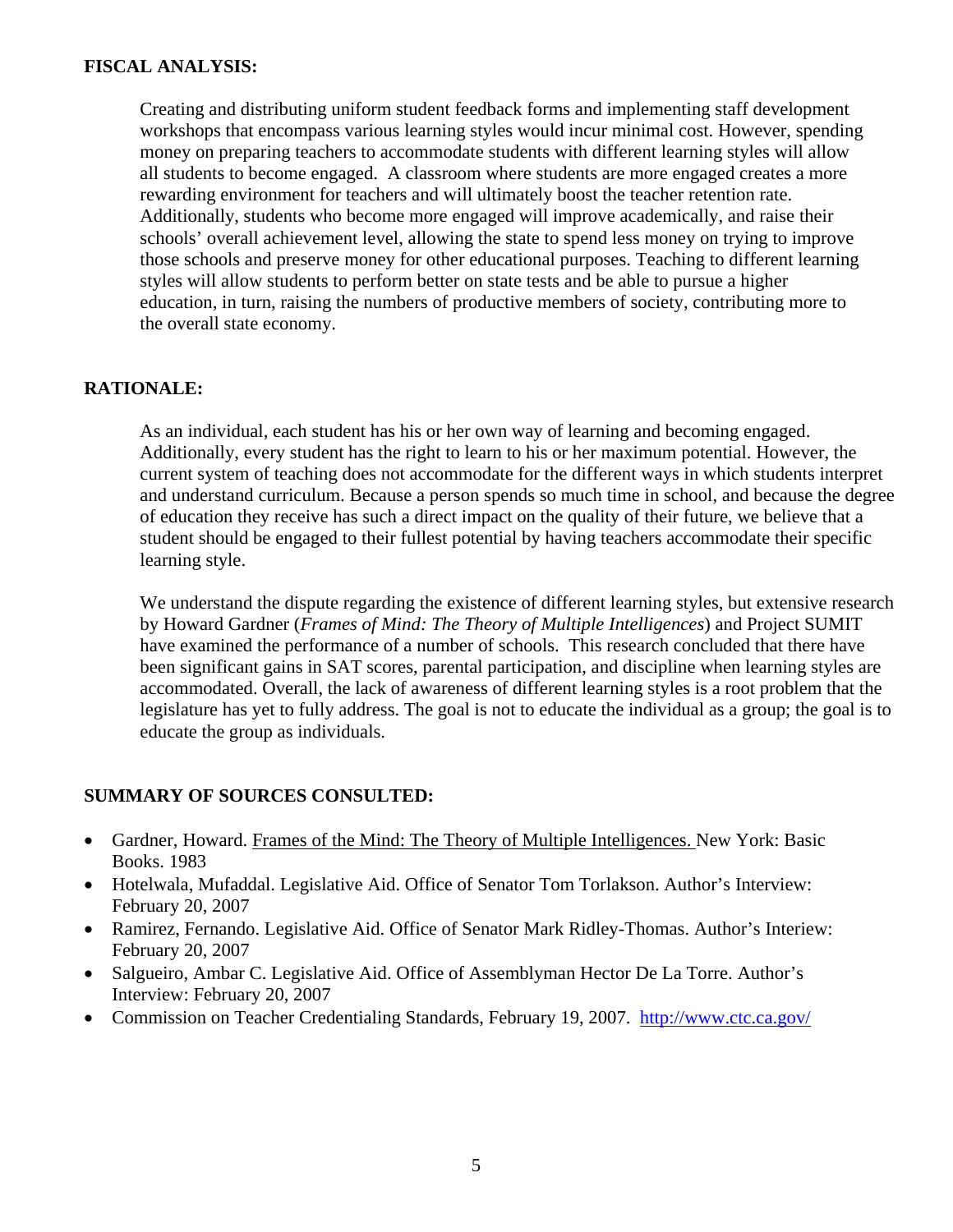



## **Non-Native English Speakers**

**PRESENTERS:** Alexandria Icenhower, Coronado High School; Andrea Vazquez, Wallis Annenberg High School; Kate Epstein, Los Gatos High School

## **OUR VISION FOR CALIFORNIA EDUCATION:**

In an ideal scholastic environment, every student has an equal opportunity to learn and grow regardless of his or her native language. All English Learner (EL) students are able to understand the curriculum due to their increased English proficiency that is a result of a school's dissemination of bilingual literature. EL students are aware of EL programs, which are available to any student who requests them. All EL students pass the California High School Exit Exam (CAHSEE) and California English Language Development Test (CELDT), allowing them to become educated and influential members of society. Support is given to all EL students through multiple channels, including peer-to-peer tutoring. Bilingual material is distributed to parents so that they can assist and support their children in their academic endeavors. EL students are taught by well-qualified teachers, all of whom have received the Bilingual, Cross-cultural, Language and Academic Development (BCLAD) training, enabling them to better instruct and relate to their students. EL students are all active members in their schools' social environments and comfortable within their schools, becoming culturally diverse leaders in society.

## **AREAS OF FOCUS:**

## *Support for English Learner Students and Families*

### *Actions Recommended:*

- Provide at least one bilingual counselor at every school for EL students, using a gradual system in which schools identified with the most need receive the highest priority in obtaining such counselors.
- Implement a peer-to-peer mentor program between current EL students and former EL students who are Fluent English Proficient (FEP) and another between EL students and native English learners that will foster cultural integration.
- Provide after school programs with bilingual tutors.
- Support Assembly Bill 50 (Soto), which enables teachers to provide parents, including those of English Learners, with direct feedback regarding their students

## *Instruction of Teachers/Staff for EL Students*

- Require that classes in which the majority of students are English learners be taught solely by BCLAD credentialed teachers.
	- Continue support of SB 395 (Escutia) requiring all EL teachers to obtain the CLAD or BCLAD certificate by 2008.
- Implement training programs for teachers to learn the best methods for instructing mixed classes of EL students and native English speakers.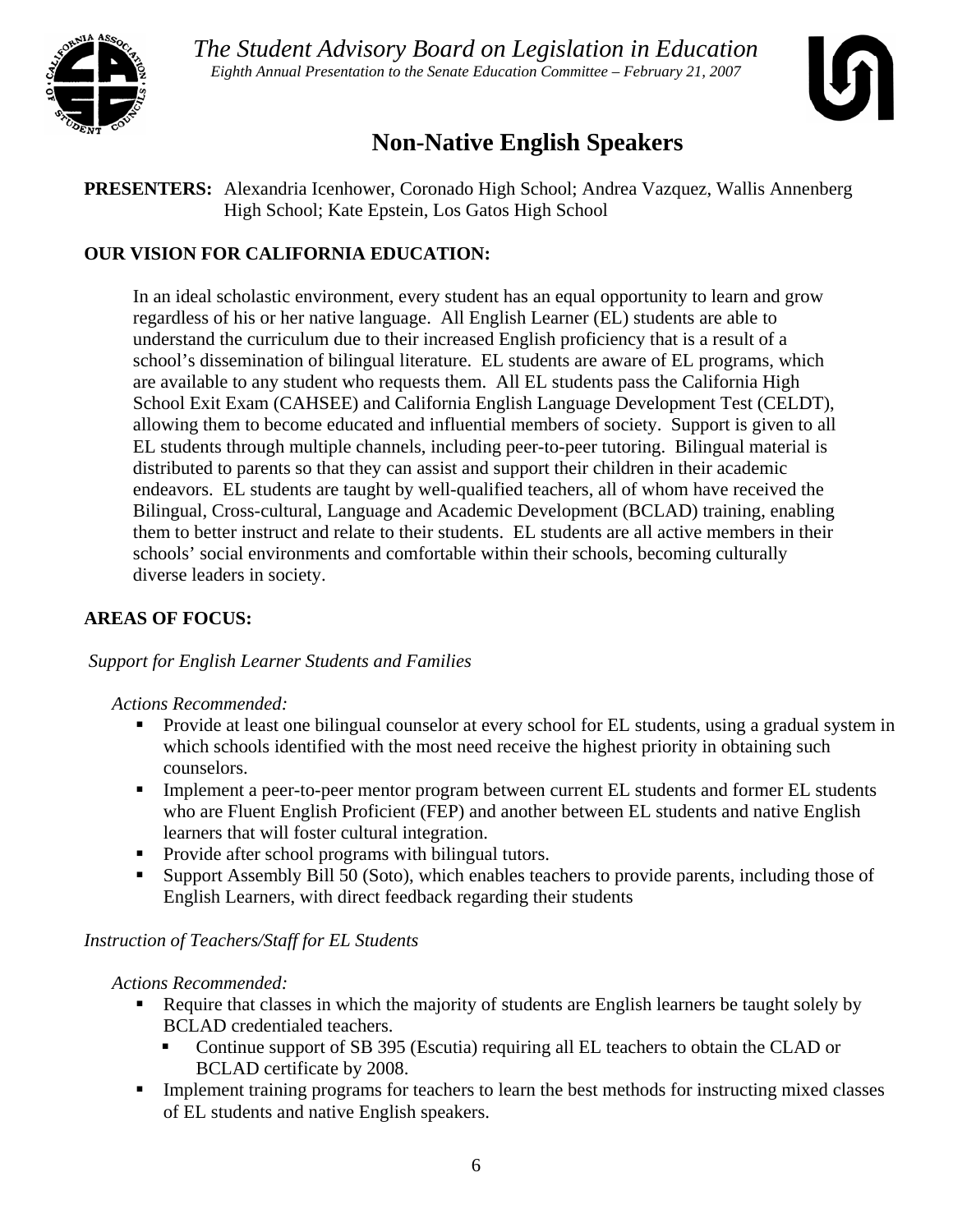- Provide teachers with specialized resources, materials, and textbooks for EL students (i.e. books with explanations of literary terms, Spanish-English glossaries in math and science books, etc.).
- Support AB 37 (Solorio), which serves to "provide public school teachers with professional development opportunities in order to improve the instruction of English Learners."

## *Implementation of Feedback System*

*Actions Recommended:* 

- Establish a system to annually evaluate EL students' success given the:
	- EL-to-native English speaker ratio in schools.
	- EL program utilized, i.e. Structured English Immersion (SEI), Specially Designed Academic Instruction in English (SDAIE), English Language Mainstream, etc.
	- EL students' comfort levels in their school environment.

## **FISCAL ANALYSIS:**

The majority of the costs resulting from the implementation of this proposal would be incurred in the hiring of trained counselors, distribution of literature regarding the assistance for English learners, special teacher training programs, and teacher resources (texts, etc). Despite this necessary funding, these costs will further the confidence of EL students and provide them with a more comfortable school experience. With these extra programs and texts, students will have a higher success rate of passing the CELDT and CAHSEE, which will in turn provide EL students with the opportunities needed to become successful members of society.

## **RATIONALE:**

There are 1.6 million students in California whose native tongue is a language other than English. To put that in perspective, this state has one third of the nation's entire EL population enrolled in its schools. This only reinforces the sentiment that any issue involving California's EL students is one of staggering importance. Effective programs have been initiated in the elementary and middle schools of this state, but the secondary level EL curriculum standards need to be amended in a manner that enables high school EL students to succeed. Only 28% of EL students passed the CAHSEE exam in 2006, and therefore 72% of them will not graduate from high school. Moreover, students must be encouraged; a support system of understanding counselors and peers alleviates this need. When parents are provided with resources and advice for motivating their children in the home, students will be dedicated to participating in school even when facing adversity. Assessing and thoroughly evaluating the quality of EL programs will allow for a better understanding as to the exact nature of the problems plaguing such programs and provide decision makers with an improved foundation in their endeavors towards addressing them. Because EL students make up such a large part of our culture and economy, we need to make sure they are provided with the best tools to help them succeed and reach their full potential.

- Keigwin, Adam. Director of Communications, Office of Senator Leeland Yee, Ph.D. Author's Interview: February 20, 2007
- Luna, Yanet. Legislative Aide. Office of Assemblywoman Nell Soto. Author's Interview: February 20, 2007
- Mason, Sarah. Legislative Aide, Office of Assemblyman Senator S. Joseph Simitian. Author's Interview: February 20, 2007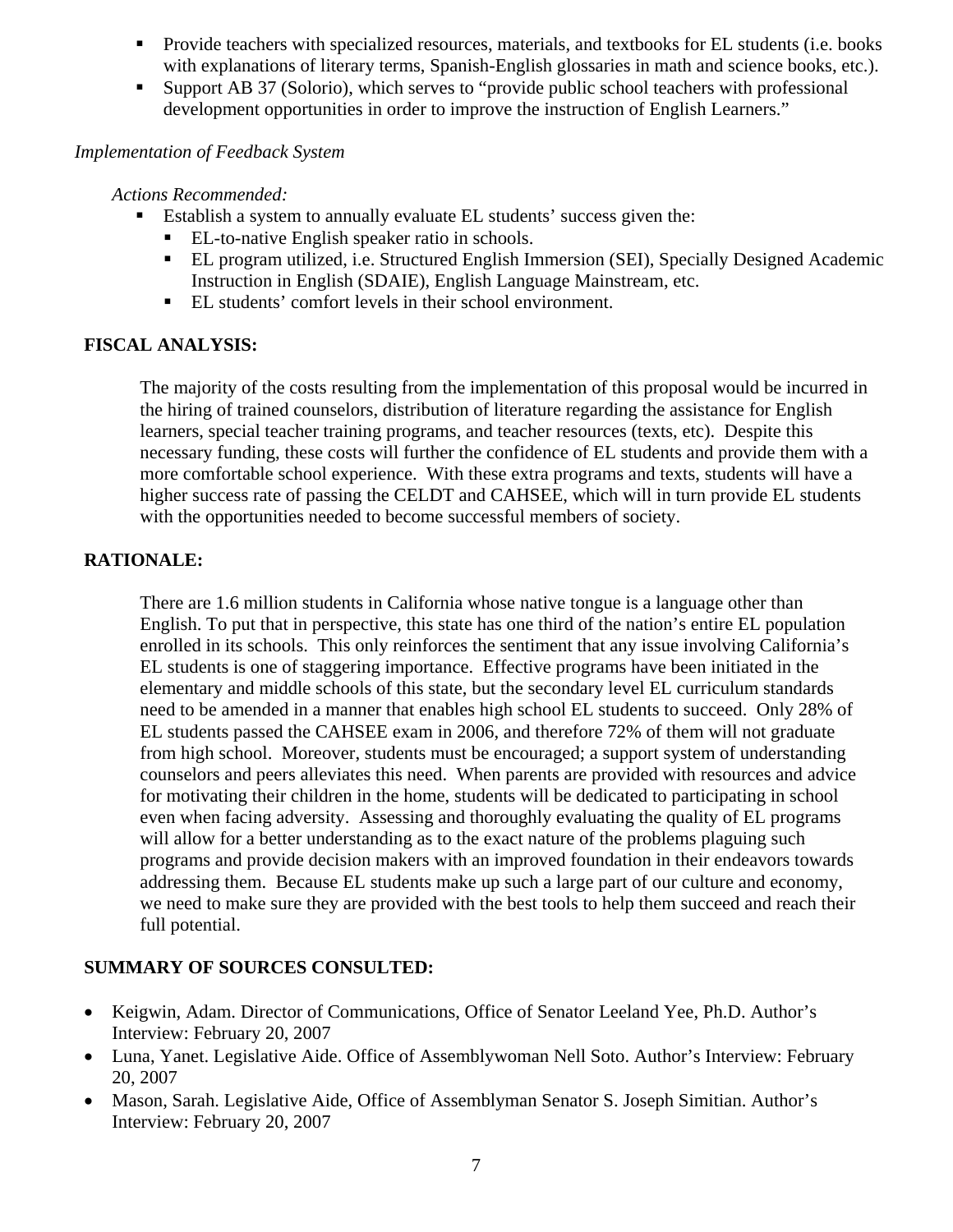- Salguiero, Ambar C. Legislative Aide. Office of Assemblyman Hector De La Torre. Author's Interview: February 20, 2007
- Schieck, Jennifer. Legislative Aide. Office of Assemblyman Curren D. Price Jr. Author's Interview: February 20, 2007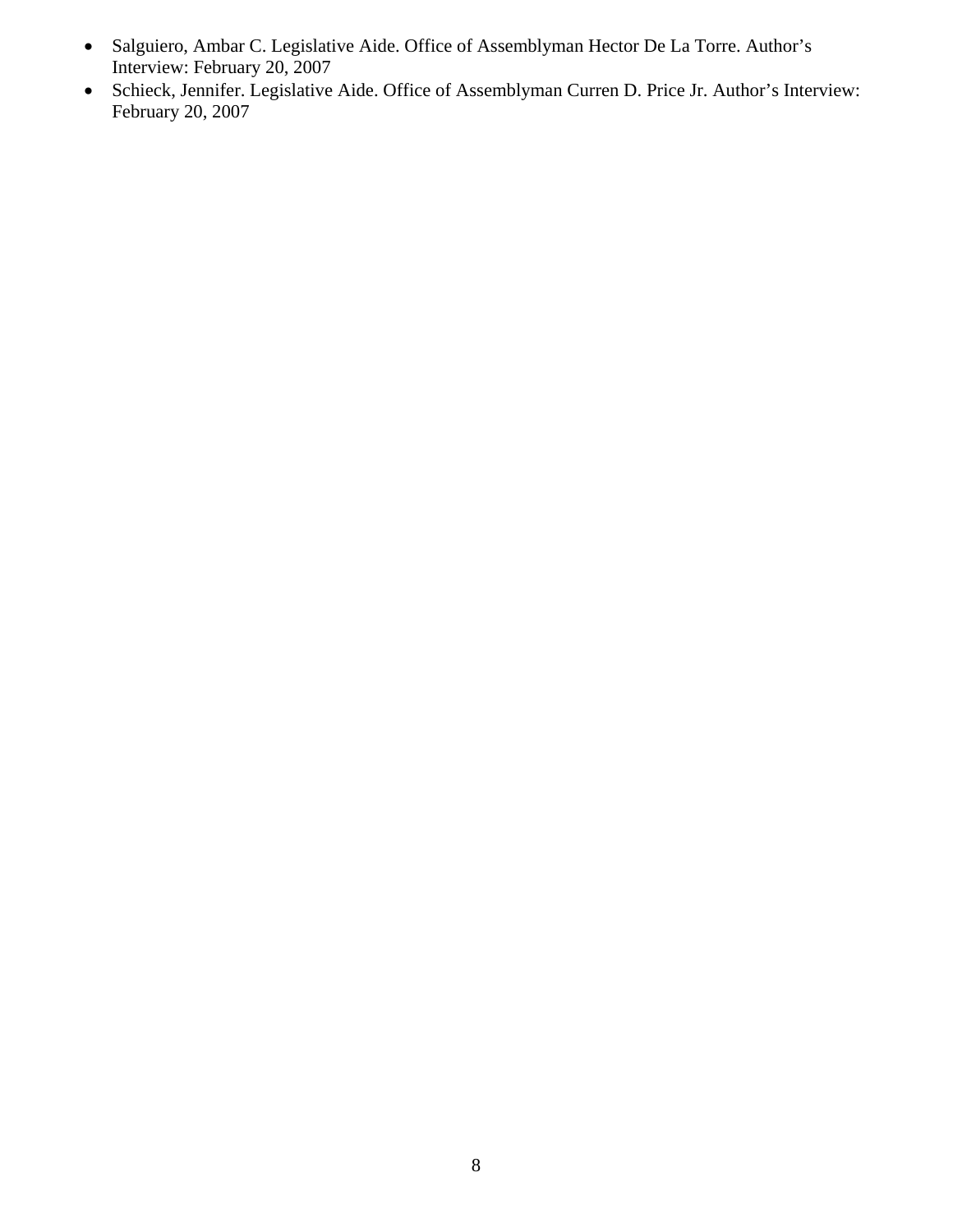



## **Equal Access to Higher Education**

**PRESENTERS:** Will Bronitsky, San Mateo High School; Andrea Collins, Desert High School; Ingrid Harris, John Glenn High School; Morgan Michaels, Serrano High School

## **OUR VISION FOR CALIFORNIA EDUCATION:**

Higher education in California is superb and affordable and available to all students. California businesses have excellent leadership because all of the employees are products of the state's education system. Furthermore, students are completely informed as to how to obtain and pay for higher education through fully staffed career centers on their campuses. The availability of such resources facilitates the achievement of their lofty goals, and those same students are aware of all higher education and job opportunities so they can attend their ideal college and work in their ideal career. When students are highly qualified in a specialized field, they contribute greatly to society and are extremely enthusiastic and motivated in their careers. California's unemployment rate is zero. High school graduation requirements are in line with four-year university requirements for acceptance, so all students can pursue a university education directly after high school. A college degree is a common and achievable goal for all students. Furthermore, our state's social environment fosters a highly educated society and Californians are highly competitive on an international level.

## **AREAS OF FOCUS:**

*Disseminating Information on Post-Secondary Educational Opportunities* 

## *Actions Recommended:*

- Support our legislation on "Equal Access to Higher Education" extending Education Code 48431.6 and 48431.7, the "Tenth Grade Counseling" program, to grades 9-12, so that all students, regardless of Grade Point Average are to be seen annually by a counselor to discuss post secondary information. This bill is currently un-backed, but is to be co-authored by Tony Mendoza.
- Establish a system in which counselors are required to meet with every high school student annually to discuss post secondary education opportunities and admissions processes.
- Create a checklist detailing what must be discussed at the counselor-student meetings each year, which would include information regarding all post-secondary options such as trade schools, tech schools, community colleges, and four year universities.

## *Guidance Counselor Training*

*Actions Recommended:* 

- Create a system in which all counselors are trained to provide adequate post-secondary information to students at each grade level, from at least  $9<sup>th</sup> - 12<sup>th</sup>$  grade.
- Mandate that all high school students in the same graduating class be paired with one guidance counselor who will follow them throughout their high school careers.

## **FISCAL ANALYSIS:**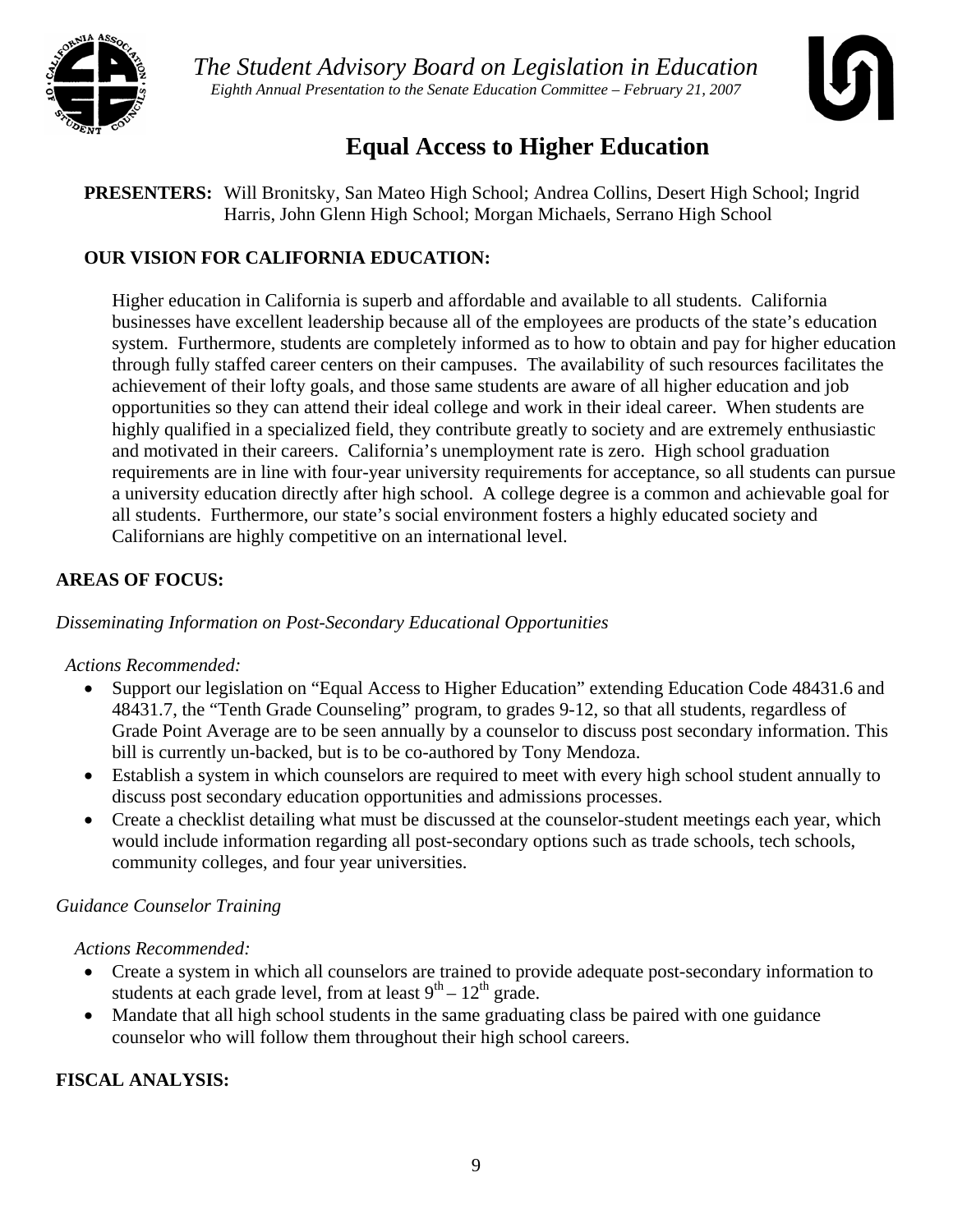Costs for additional counselor training may be incurred; however, districts may have already allocated funds to such training. The state can profit from our proposed standards for counseling because the number of high school drop-outs will decrease as a result of the increased encouragement and preparation counselors will offer. The state would also benefit fiscally as more students will be able to enter the UC and CSU system, developing into more educated members of society, who will have the knowledge and ability to actively work in the competitive labor market, thereby developing California into a more prosperous state in the global marketplace.

Hiring more counselors may not be necessary, because 3,000 new counselors have arrived at middle schools and high schools across California, with the goal for high schools being a 300 to 1 student-tocounselor ratio. Though no statistics have come through about the new counselors' effect in schools, a 300 to 1 ratio should be sufficient to afford counselors the time to spend with each student to plan for their post secondary education.

## **RATIONALE:**

Above-average students who are labeled as "college bound" are given disproportionate access to college preparation resources and are pushed more towards post-secondary education. At- or below-average students are given exceptionally less access and encouragement to pursue higher education because they are viewed as students who are incapable of succeeding in a challenging higher education environment, despite its importance. This categorizing of students into distinct levels early in their educational careers causes students to grow apathetic about their post-secondary education and furthers the idea that it is not a necessity to provide these "lower achieving" students with information about opportunities after high school as they are assumed to not have the potential to acquire this education and/or are uninterested in this education.

A study done by the University of California/All Campus Consortium for Research Diversity (UC/ACCORD) and UCLA Institute for Democracy, Education and Access (UCLA/IDEA) indicates that 75% of high school students in a graduating class are not college ready, meaning they have not completed their A-G University of California requirements. In another statistic, African American and Latino students reportedly have a 46% increased odd of having low levels of experiencing the "college-going school culture" relative to other racial/ethnic group. If time, energy, and resources are directed towards all students equally, students would be more likely to take advantage of the sufficient information about opportunities given to them on higher education. With equal knowledge given to any and all students regarding college opportunity, student peers of higher level and lower level classes will have purposes for communication and encouragement based on higher education, which will provide a more comfortable school setting influencing and motivating students to continue their education.

In addition, Assembly Bill 1802, passed last year on the Governor's agenda, is a great first step towards what we want to achieve. By requiring that "at risk" students, who are projected to not graduate either because of failure to fulfill requirements or failure to pass the California High School Exit Exam, to meet with counselors about their post secondary options for continuing education, the state is moving in the right direction. Yet we propose that all students be given these mandatory meetings with their counselors, so students not only receive information equally, but so that no one slips through the cracks, i.e. students who are not labeled "at risk," yet still are not considering postsecondary education. We want to expand upon this bill to make all of this information be provided to every student, so that every high school student is equipped with the knowledge to continue with his or her education beyond high school.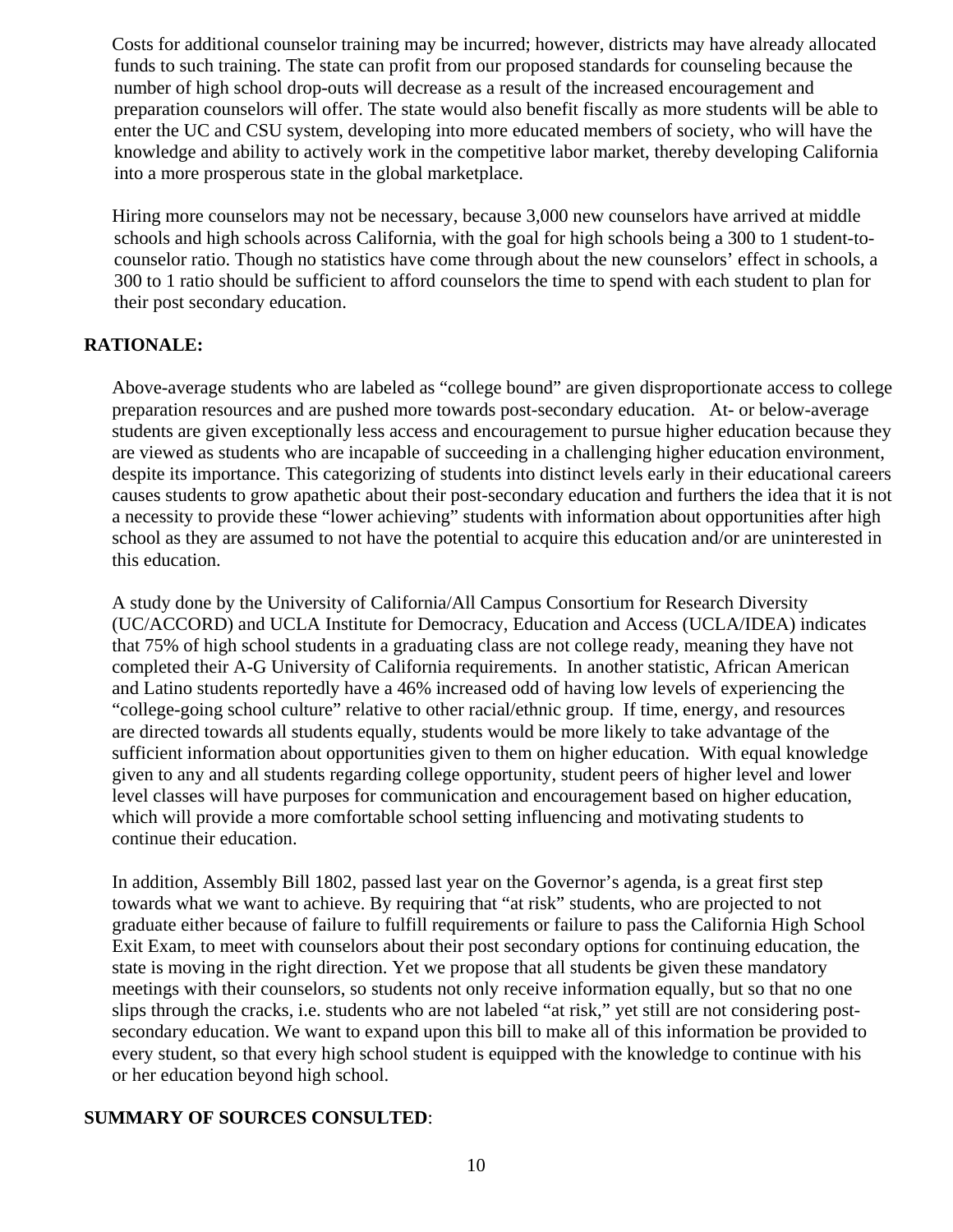- Gao, Helen. "State Gives \$200 Million for the Hiring of 3,000." Union-Tribune. 22 January 2007.
- Hernandez, Alma. Legislative Director to Tony Mendoza
- Keigwin, Adam J. Aide to Senator Leland Yee, Ph.D.
- Luna, Yanet. Aide to Assemblymember Nell Soto
- Mason, Sarah. Aide to Senator Joseph Simitian
- Mitchell, Valory F. Chief of Staff to Bill Marc
- Mullin, Gene.
- Ramirez, Fernando. Aide to Senator Mark Ridley-Thomas
- Salgueiro, Ambar Carlisle. Aide to Senator Hector de la Torre
- Rivas, Rick. Aide to Senator Anna Caballero
- Shelton, Gerry. Chief Consultant to the Assembly Committee on Education
- Wadle, Dane M. Legislative Director to Senator Sam Aanestad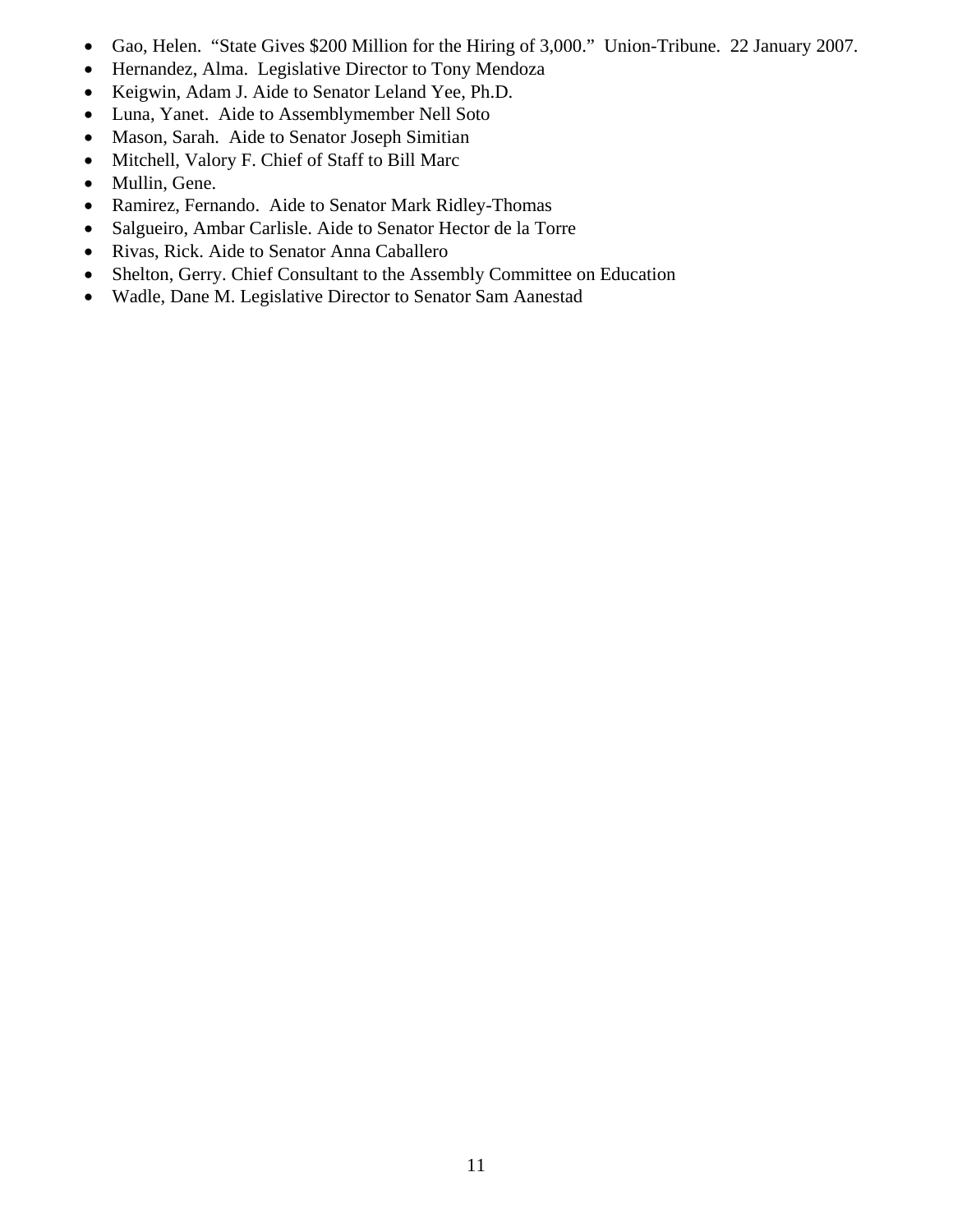



## **Awareness of Student Rights**

**PRESENTERS:** Amanda Bettencourt, Lower Lake High School; Anthony Mercurio, San Mateo High School; Joshua Salazar, Lower Lake High School

## **OUR VISION FOR CALIFORNIA EDUCATION:**

In all schools across the state of California, students are completely aware of all of their rights and civil liberties as endowed by the California Education Code, state and federal governments, and other existing laws. Students understand their rights and know how to use them effectively and responsibly to better their education. All students have an easy and accessible way to request enforcement of their rights. The students' rights are posted in every classroom, on each individual school website, and are distributed to students in a clear and concise manner that is accommodating to students' varying learning styles. Since students comprehend all of their rights, they enjoy going to school, feel comfortable, and are safe. There is a mutual respect between students, teachers, and administrators, which fosters a positive learning environment where students are able to reach their full academic potential.

## **AREAS OF FOCUS:**

## *Clarification of Student Rights*

### *Actions Recommended*

- Designate a section of the California Education Code for existing student rights to be specified so students, teachers, administrators and parents can easily access student rights information.
- Compile student rights into a clear and understandable manner with the aide of outside student rights organizations (i.e. American Civil Liberties Union, Center for the Protection of Human Rights in Education, National Youth Rights Association).

## *Information on Student Rights*

### *Actions Recommended:*

- Require that schools exhibit student rights in classrooms and administrative offices.
- Regulate distribution of student rights information to all schools.
- **Post student rights on California Department of Education website in clear language for students,** teachers, administrators, etc. to access and use freely.

### *Administrator and Teacher Roles in Student Rights*

- Incorporate student rights curriculum into all teacher credential training programs. This curriculum could include:
	- Activities that illustrate how rights can be incorporated into the classroom
	- Student rights organizations that can speak and participate in the programs in order to further the education of student rights from a different perspective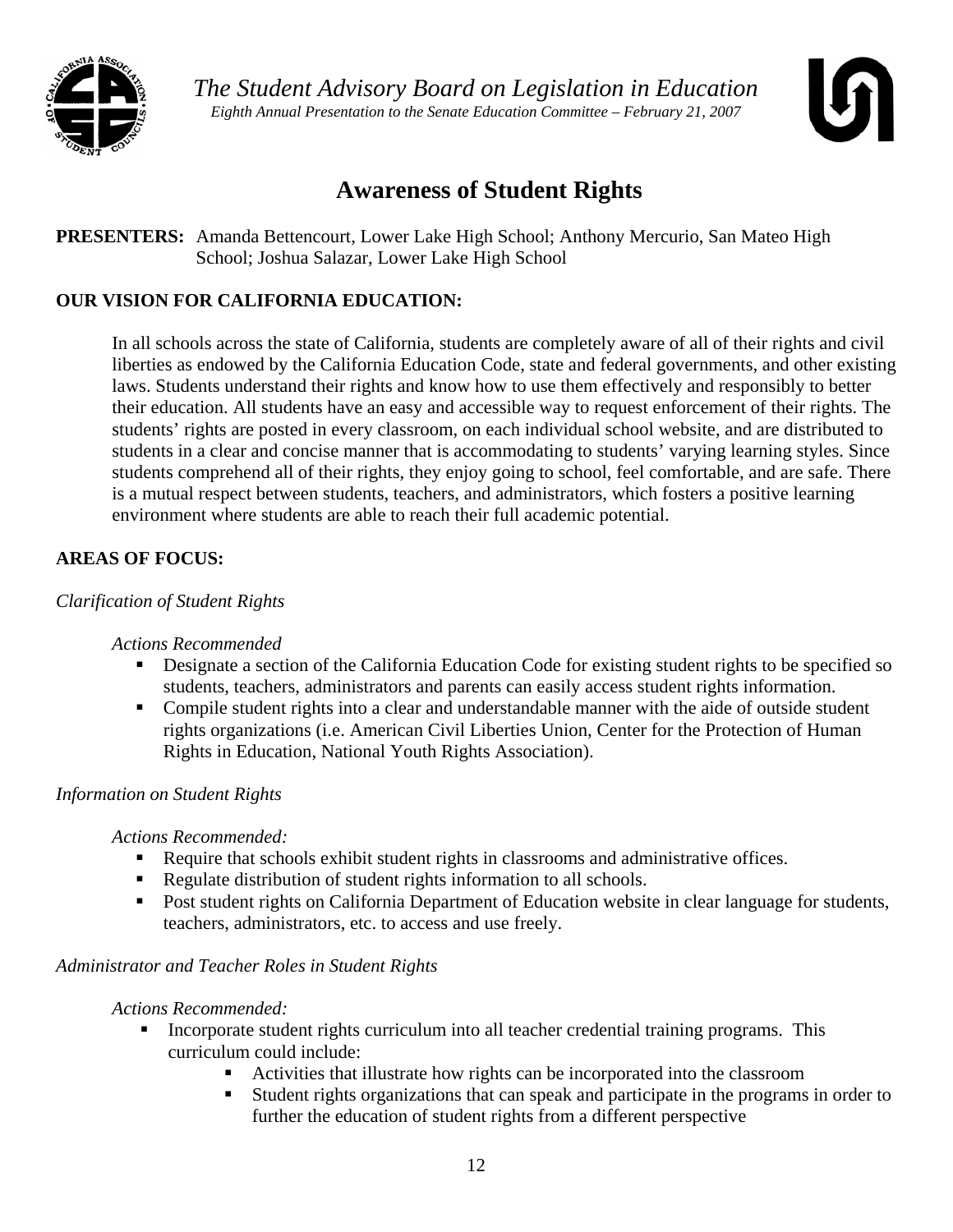- Establish how schools can effectively deal with different types of student rights violations by sharing with peers in the program.
- Various workshops that test teachers' knowledge of students rights
- Mandate that student rights curriculum be included in the Administrator Training Program (AB 430).

### **FISCAL ANALYSIS:**

Our proposal is cost effective and also beneficial to the education system because we are not creating new rights; we are simply reorganizing and distributing existing rights. The costs incurred in this proposal consist of mainly development and printing costs, which would be minimal at most considering the systems already put in place for the distribution of informational materials at each school in the state. Costs would be very limited to reorganize and set up the California Education Code to make it more clear and accessible to students, teachers, administrators and parents. Since various Teacher Credential programs are already fully funded and supported (including those implemented by AB 430), the only costs would be in designing and implementing the new curriculum into the already existing set of courses. Ultimate economic benefits of having such program include fewer lawsuits against schools for abuses against student rights and a better educated work force entering the economy.

## **RATIONALE:**

The rights of students are an increasingly important issue facing today's education system. If students, teachers, and administrators know the rights to which students are entitled, relationships of mutual respect can be formed to help create an ideal learning environment. Though students obviously have the largest role in the direction of their education, administrators and teachers can greatly improve students' experiences by fostering an environment where students feel comfortable and are able to achieve all of their goals. By implementing student rights curriculum into the AB 430 program and especially into teacher credential training, the most influential people in a student's education will be given the power to teach them in an environment that promotes education as a positive force in their lives. Also, the distribution of the student rights in a way that is accessible to all students, whether online or in paper form, will allow students to take a newly vested interest in their education.

- August, Boyer P. *A Handbook on Student Rights & Responsibilities with an Emphasis on California Law.* July 4, 2006 -  $20<sup>th</sup>$  Edition
- Hotelwala, Mufaddal. Education Consultant. Office of Senator Tom Torlakson. Author's Interview: February 20, 2007
- Mullin, Gene. Assemblyman, California State Legislature. Author's Interview: February 20, 2007
- Wilson, James Chief Consultant & Staff Director, Senate Committee on Education.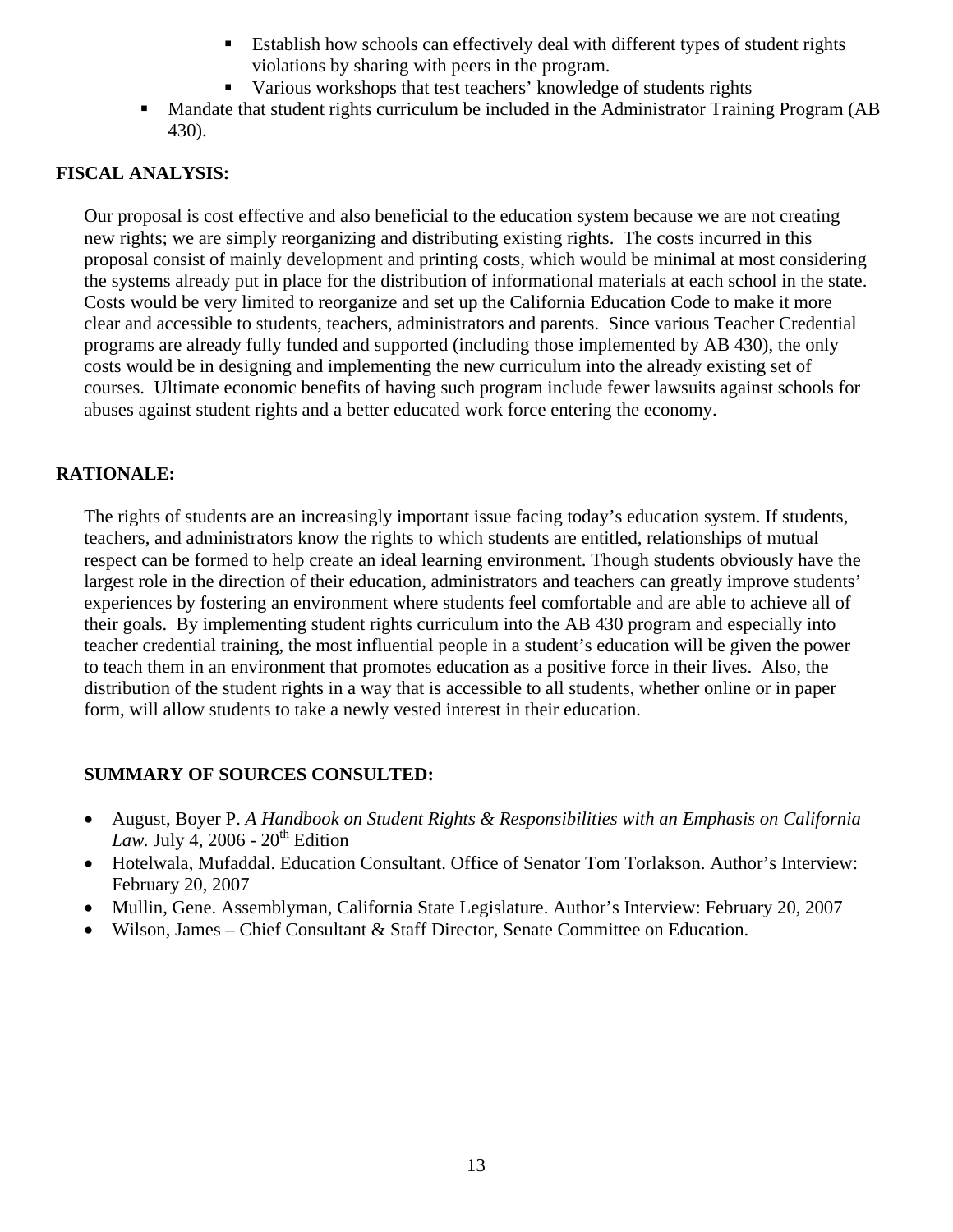



## **Student Evaluation of Teachers**

**PRESENTERS:** Chris Delgado, Malibu High School; D'George Hines, Tamalpais High School; Ericka Craytor, Terra Nova High School; Jennifer Heath, Los Gatos High School; Kayla Myrick, Lower Lake High School; Kellen Walker, E.V. Cain Middle School; Monica Liu, Palos Verdes Pennisula High School; Tucker Morgan, Serrano High **School** 

## **OUR VISION FOR CALIFORNIA EDUCATION:**

All teachers meet student-proposed and state-approved standards for teacher quality. Instructors demonstrate competence through proper credentialing and knowledge of core subject matter. Furthermore, teachers demonstrate educational effectiveness in the classroom and enhance student performance. To facilitate student learning in a positive classroom atmosphere, teachers exhibit passion for the subject matter, patience, and tolerance of a culturally diverse student body. Educators ensure student success by serving as positive role models, delineating reasonable expectations for student achievement, and providing guidance when necessary. Most importantly, teachers and administrators recognize the importance of student input in improving teacher performance by guiding the adaptation of teaching methods to accommodate student needs. Teachers will accept constructive student feedback on course curricula and teaching methods, using the results of student evaluations as a resource for professional development. Teachers who take advantage of continuing education programs offered by districts will maximize student performance and classroom satisfaction.

## **AREAS OF FOCUS:**

### *Components of the Evaluation Process*

### *Actions Recommended:*

- Appropriate funds to design teacher evaluations based on student-defined criteria.
- Create evaluation form with a universal list of criteria ranging from management to instruction, professionalism, and personal attributes.
- State objective of the evaluation process on each evaluation form.
- Evaluation developers ensure that survey questions are unbiased.
- Each evaluation has indication of date, course title, etc. for documentation to track improvement.

### *Implementation of Evaluations*

- Allocate necessary funding for the creation and distribution of evaluations.
- High school students complete the evaluation as scheduled by their individual districts no less than once a year.
- The California Department of Education and the legislature stress the importance of evaluations to teachers, helping them to see their utility.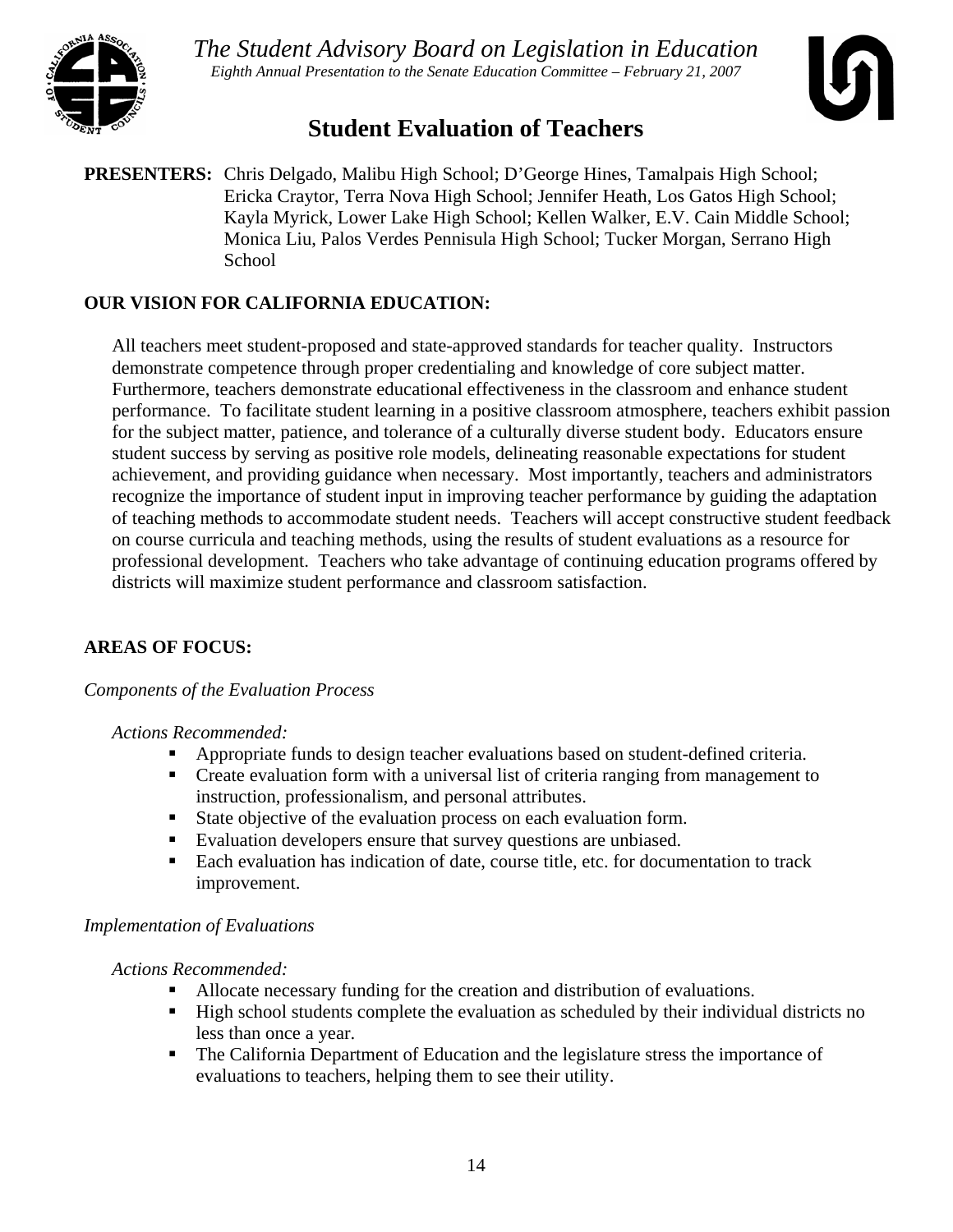### *Effectiveness of Student Evaluations*

#### *Actions Recommended*

- The legislature, state school districts, and individual schools encourage students to provide honest and constructive feedback to their instructors by participating in the evaluation process.
- **Implements a data system for student evaluation of teachers through the distribution of** student surveys.
- In order to increase the reliability of the evaluation system, the legislature encourages district-appointed employees to screen evaluations for biased or derogatory assessments and to eliminate those evaluations from the survey pool and help ensure a fair evaluation.
- Outline the criteria used to assess teacher effectiveness and communicates the objectives of the evaluation process to teachers.

#### *Post-Evaluation Development*

#### *Actions Recommended:*

- Districts encourage department heads and administrators to discuss evaluation results with individual teachers and to recommend continuing education opportunities for teachers with low evaluation scores. (Evaluation results will be made available only to department heads and administrators; they will not be open to public scrutiny and may not be used to threaten job security.)
- The state legislature and Department of Education allocate financial and administrative resources towards the expansion of professional development opportunities.
- Districts, in partnership with state policymakers, encourage teachers to participate in continuing education opportunities and professional organization (e.g. conferences, online forums, etc.).
- Adopt measures to protect teachers from denigration or job insecurity under the evaluation system.

### **FISCAL ANALYSIS:**

Previous research has shown that teacher quality, not funding, is the principal indicator of student success. Thus, the benefits students will derive from enhanced teacher quality far outweigh any costs for implementing a teacher evaluation process. Although the development and distribution of evaluation surveys will incur some material costs, districts will avoid the colossal legal expenses associated with firing tenured teachers and hiring new instructors.

While the allocation of finances and personnel for professional development initiatives will entail state funding, the simultaneous improvement in teacher quality and student performance will compensate for these costs. Gradual improvements in teacher quality will soon decrease the need for remedial continuing education programs, thereby minimizing the expenditure of district funds for professional development. Most importantly, enhanced teacher quality will equip California students with the academic resources to pursue higher education opportunities that will increase the viability of the American workforce.

### **RATIONALE:**

Student assessments of teacher quality will allow instructors to receive constructive feedback on course curricula and teaching styles that they can get from no better source. By informing teachers both of their